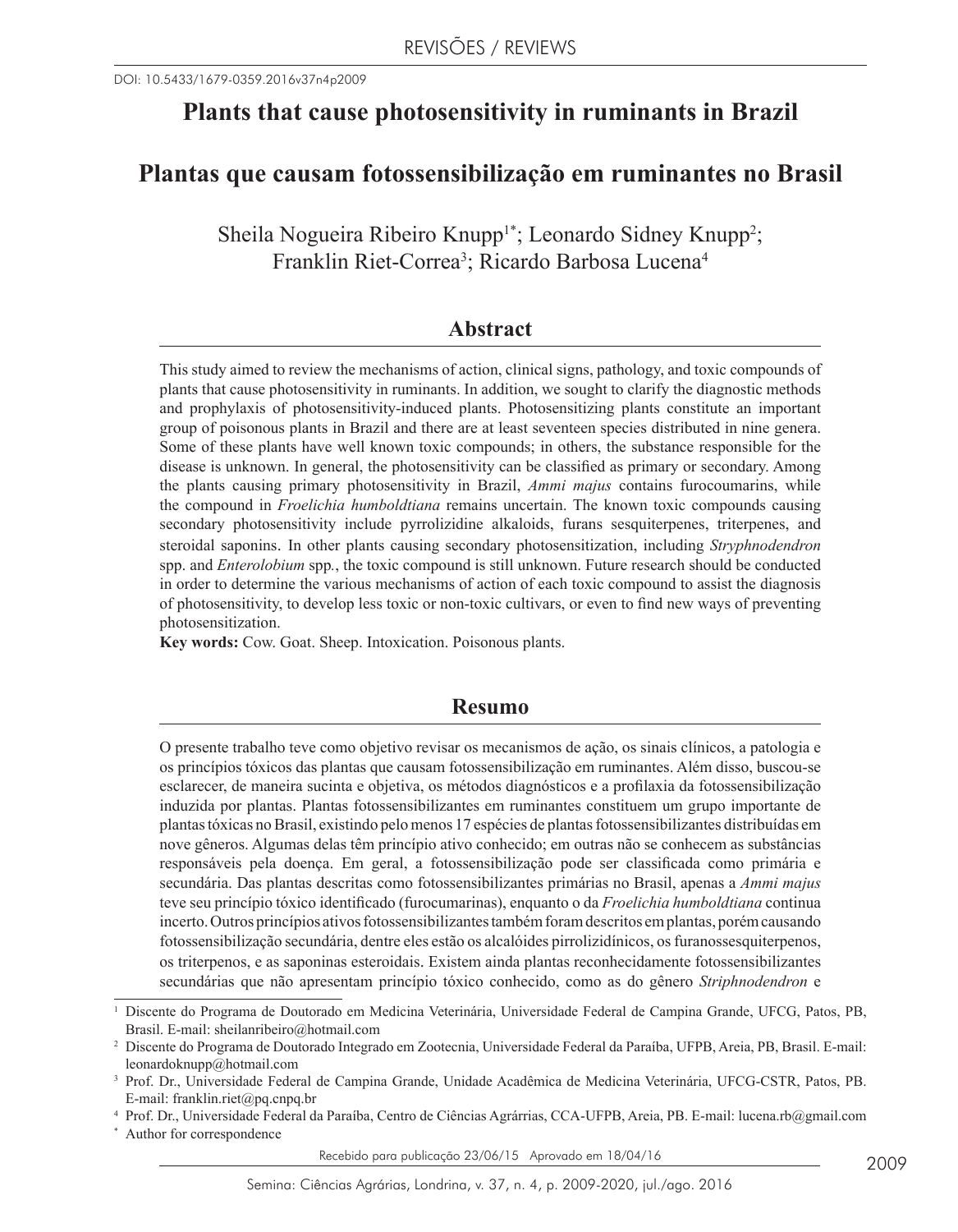*Enterolobium*. Futuras pesquisas devem ser conduzidas com o objetivo de determinar os diversos mecanismos de ação de cada composto tóxico com vistas a auxiliar o diagnóstico da fotossensibilização, além de possibilitar o desenvolvimento de cultivares não sintetizantes desses compostos, ou ainda, novas formas de prevenção das fotossensibilizações.

**Palavras-chave**: Bovinos. Caprinos. Ovinos. Intoxicação. Plantas tóxicas.

#### **Introduction**

Photosensitization is a biophysical phenomenon that occurs when the skin becomes sensitive to certain wavelengths of sunlight in the presence of specific intraepithelial photodynamic agents (ANDREWS et al., 2004), resulting in dermatitis, anorexia, weight loss, and eventually death of the affected animals. This disease has been diagnosed for many years in different species of animals and causes problems in herds around the world (OLIVEIRA et al., 2013).

In Brazil, there are at least seventeen species of photosensitizing plants distributed in nine genera. The toxic compounds of some of these plants are well known, but in others remain unknown. This study aims to review the mechanisms of action, clinical signs, pathology, and toxic compounds of plants that cause photosensitivity in ruminants. The diagnostic methods and prophylaxis of photosensitivity induced by plants are also reviewed.

#### *Photosensitivity*

There are three forms of photosensitivity: primary (type 1), congenital (type 2), and hepatogenous or secondary (type 3). In type 1, photosensitization is the primary manifestation, which arises due to the ingestion of exogenous substances with photodynamic action (HAARGIS; GINN, 2007; RADOSTITS et al., 2007). Congenital photosensitivity (type 2), which is rare in domestic animals, is associated with abnormal metabolism of porphyrins with aberrant synthesis of pigments. Photosensitivity type 3, or secondary, occurs when the liver's ability to excrete phylloerythrin, a pigment derived from chlorophyll degradation in the digestive tract, is impaired (HAARGIS; GINN, 2007).

In Brazil, there are two plants that cause primary photosensitization: *Ammi majus* (MÉNDEZ et al., 1991), which contain furocoumarins as their photosensitizing compounds (CHEEKE, 1998) and *Froelichia humboldtiana* (PIMENTEL et al., 2007, KNUPP et al., 2014; MEDEIROS et al., 2014) whose toxic compound is unknown. In other countries, primary photosensitization may be caused by *Fagopyrum esculentum* that contains a quinone conjugate, derived from naphthodianthrone called fagopyrin, and *Hypericum perforatum* that contains a substance similar to fagopyrin called hypericin (CHEEKE, 1998). The difference between the poisonings by furocoumarins and naphthodianthrones is that furocoumarins cause eye injuries, which are not observed in naphthodianthrone poisoning (YAGER; SCOTT, 1993).

Primary photosensitization caused by *F. humboldtiana* in sheep and cattle have been reported in the semiarid region of Brazil (PIMENTEL et al., 2007; SOUZA et al., 2012). The disease occurs at the end of the rainy season in pastures highly invaded by *F. humboldtiana*. Animals usually recover after their removal from areas invaded by this plant (PIMENTEL et al., 2007).

Outbreaks of hepatogenous photosensitivity (secondary) are frequently diagnosed in cattle and sheep, and cause significant economic losses, not only due to the risk of death, but also due to reduced productivity (PESSOA et al., 2013). In Brazil, the main plants that cause secondary photosensitivity are those containing pyrrolizidine alkaloids (e.g., *Senecio* spp.), furans sesquiterpenes (e.g., *Myoporum* spp.), triterpenes (e.g., *Lantana* spp.), and steroidal saponins (e.g., *Brachiaria* spp.). There are some plant species in which the toxic compound is unknown, including *Stryphnodendron* spp. and *Enterolobium* spp. (FERREIRA et al., 2009).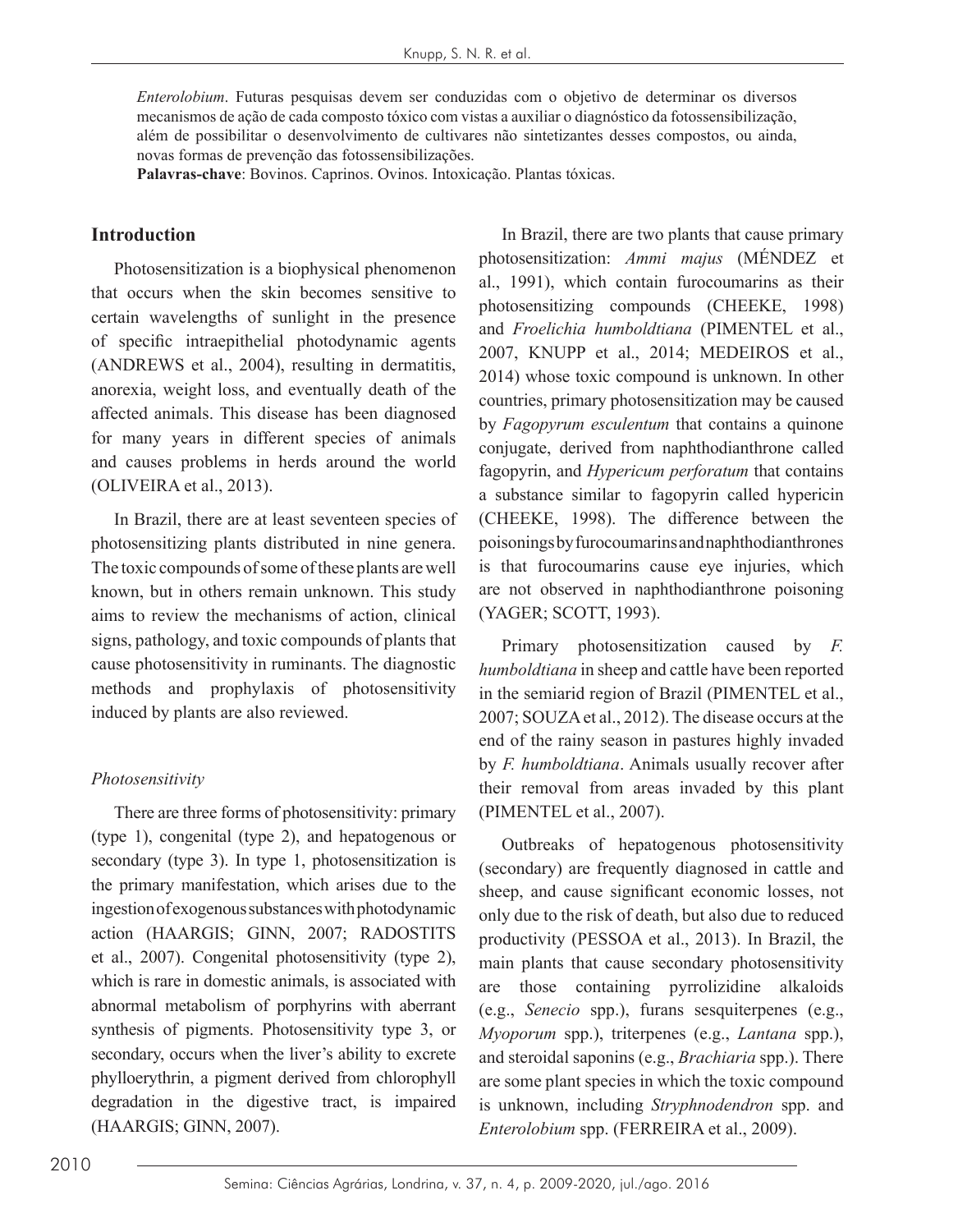#### *Toxic compounds of plants that cause photosensitivity*

Furocoumarins (FC) The tricyclic components, FC, are formed by the linear (psoralen) or angled (isopsoralen) fusion of a furan ring with a coumarin (1,2-benzopyrone) and represent an important class of photoactive compound. In the presence of long ultraviolet light (UVA  $\sim$ 365 nm), the FC promote various biological effects due to their reactivity with DNA, other cellular components, and macromolecules (KITAMURA et al., 2005). Some adverse effects have been described because of the use of psoralen for the clinical treatment of certain human skin diseases; among these are erythema, rash, dermatitis, and skin tumors (MALEKI et al., 2014). There are also reports of outbreaks of photosensitivity caused by the ingestion of *A. majus* in cattle (MÉNDEZ et al., 1991) and poultry (EGYED et al., 1976). This plant contains several FC compounds found in higher concentrations in their seeds and fruits (ABU-MUSTAFA et al., 1975). The isolated photosensitizing FC from *A. majus* fruits and seeds are bergapten (5-methoxypsoralen), imperatorin, xanthotoxin (8-methoxypsoralen), marmesin, isopimpinellin, and amyrin (SUBRAMANIAN et al., 1996). Animals intoxicated with FC present dermatitis and keratoconjunctivitis with eyelid edema and eye congestion. After the removal of affected animals from direct contact with sunlight, the clinical signs tend to regress (MÉNDEZ et al., 1991).

Pyrrolizidine alkaloids (PA) These alkaloids do not show direct toxicity, but become toxic when biotransformed in the liver (CHEEKE, 1998). PA cause irreversible damage to the liver and some injure the lungs, such as monocrotaline, or the kidneys (SANTOS et al., 2008). PA are found in plants of the genus *Senecio*, *Crotalaria*, *Erechtites*, *Heliotropium*, *Echium*, *Trichodesma*, *Cynoglossum*, and *Amsinckia* (TOKARNIA et al., 2012). After ingestion, these plants cause progressive and irreversible damage to hepatocytes due to mitotic inhibition. In the terminal stages, the hepatocytes do not metabolize urea culminating with hyperammonemia and death of the animal

(STALKER; HAYES, 2007). Clinical signs are characteristic of hepatic encephalopathy, i.e., apathy or hyperexcitability, incoordination, aggressiveness, diarrhea, and, usually after 24-96 h, rectal prolapse (BARROS et al., 2007).

Poisoning by PA is a major cause of death of farm animals in Brazil, particularly, of cattle in Rio Grande do Sul, Brazil, and horses in Paraiba, Brazil (LUCENA et al., 2010). However, with the exception of chronic poisoning in sheep, in other species that are affected by acute or chronic PA poisoning photosensitization is uncommon (BARROS et al., 2007). In cattle, photosensitivity can occur only in animals with longer clinical manifestation periods (GIARETTA et al., 2014). This is because when the liver damage is multifocal, photosensitivity tends to be less likely, because there are still healthy hepatocytes removing the phylloerythrin; unlike when the liver damage is diffuse (RADOSTITS et al., 2007). Clinical signs of photosensitivity caused by PA include photophobia, excessive tearing, and serous or mucopurulent eye and nasal discharge. The skin appears edematous and erythematous progressing within 15 to 30 days to necrosis and scabbing (GIARETTA et al., 2014).

Histologically, in cows with photosensitization caused by *S. brasiliensis* poisoning, there is the derangement of liver architecture with an abundant presence of connective tissue and fibroblasts, megalocytosis, and vacuolated hepatocytes. Marked bile duct proliferation is also observed (GIARETTA et al., 2014).

Furans sesquiterpenes (FST) The FST are common toxic compounds in plants. This group includes ngaiona and miodesmona, essential oils that are present in *Lasiospermum bipinnatum* and in the leaves and fruits of *Myoporum* spp. *Myoporum* species that cause liver damage in ruminants include *M. laetum*, *M. deserti*, *M. tetrandrum*, and *M. tetrandrum affin* (RADOSTITS et al., 2007).

In sheep and cattle, FST poisoning causes photosensitization, jaundice, rumen stasis, constipation, and occasionally tenesmus.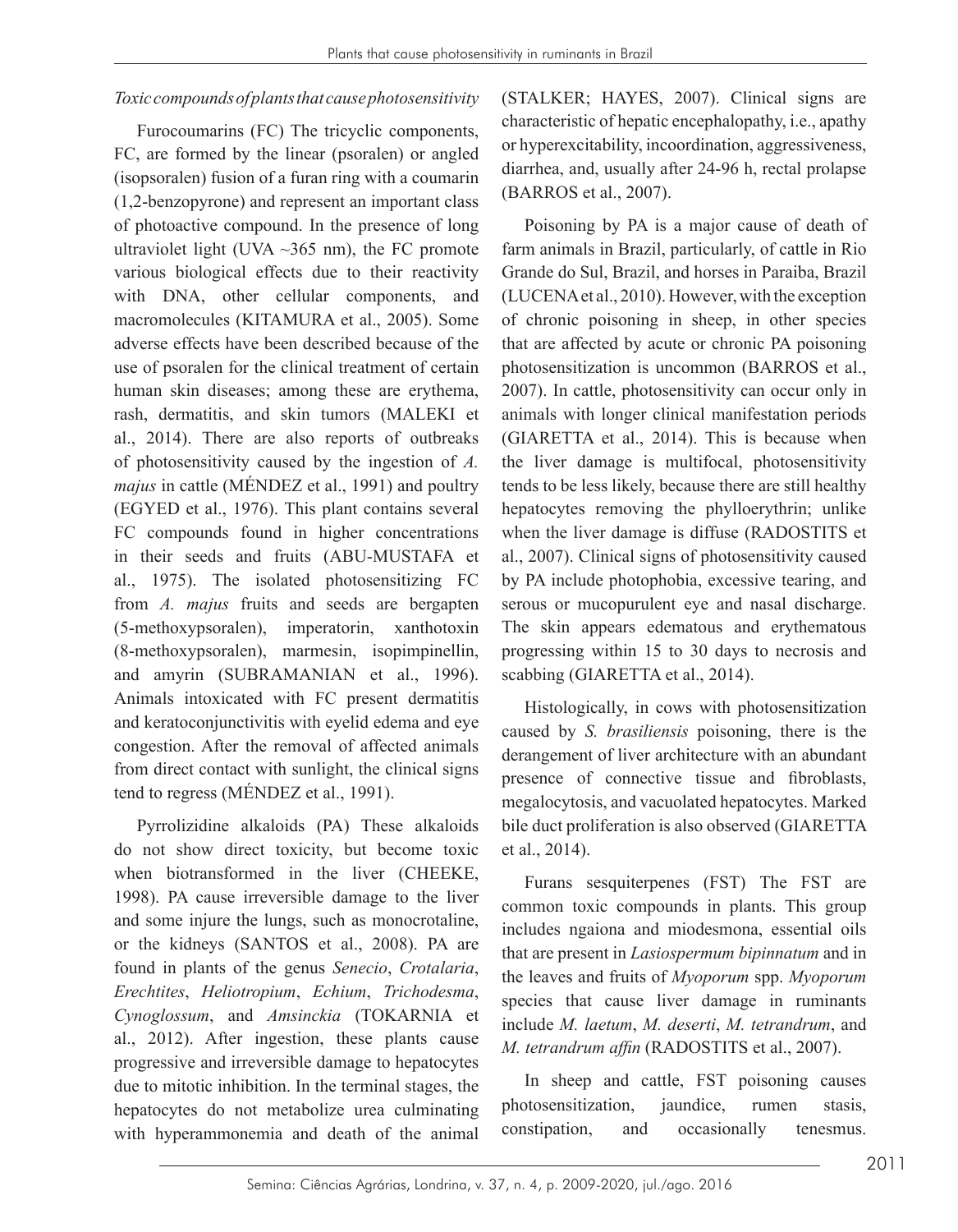Photosensitization is characterized by eye and nasal discharge, edema in the ears and face, itching, and severe dermatitis with skin necrosis and crusts. At necropsy, there is severe jaundice and the liver is yellow and enlarged. The gallbladder is distended with an edematous wall. The main histological lesions are periportal or centrilobular necrosis (RAPOSO et al., 2003) and tubular nephrosis (TOKARNIA et al., 1999a). Raposo et al. (2003) reported that cattle have lower sensitivity to the effects of *M. laetum* than sheep, which may be due to different hepatic metabolism of the hepatotoxic intermediate metabolites in these species. It is noteworthy that the various species and varieties of *Myoporum* spp. have variable concentrations of toxic and non-toxic compounds and, therefore, variations may occur in plant toxicity in the same region (RAPOSO et al., 2004).

Triterpenes Triterpenic acids are present in *Lantana* spp. They are rapidly absorbed in the gastrointestinal tract, and, after absorption, they are transformed into active metabolites in the liver, which cause intrahepatic cholestasis by inhibiting bile secretion. The main consequences of cholestasis are photosensitivity, jaundice, and ruminal stasis. The ruminal stasis is marked in *Lantana* spp. poisoning and is probably due to the decrease in the hepato-ruminal reflex (CHEEKE, 1998). It must be emphasized, however, that plants of this genus are unpalatable and are generally only consumed by naive animals after being transported to areas that have an abundant supply of the plant. Sheep have similar susceptibility to the poisoning as cattle (BRITO et al., 2004); however, the taurine cattle are more susceptible than the zebu cattle (RADOSTITS et al., 2007). In Brazil, there are reports of poisoning of cattle and sheep by *L. camara*, *L. tiliaefolia*, and *L. glutinosa* (RIET-CORREA et al., 1984; TOKARNIA et al., 1999a; BRITO et al., 2004). The characteristic clinical signs of poisoning by *Lantana* spp. include severe jaundice, dehydration, ruminal stasis, and photosensitivity. Photodermatitis is characterized by hyperemia, edema, and exudation, followed by crust formation. Animals may show nervous signs, including obtundation, circling, ataxia,

and aggressiveness (RIVERO et al., 2011). The main microscopic lesions are bile stasis, degeneration of periportal hepatocytes, and nephrosis (BRITO et al., 2004).

Steroidal saponins Steroidal saponins are steroidal glycosides glycosylated by varying numbers of sugar units and are divided into two main structural classes: spirostanol and furostanol saponins (SANTOS et al., 2008). The plants containing steroidal saponins include *Brachiaria*  spp*.*, *Panicum* spp., *Tribulus terrestris*, *Agave lechuguilla*, and *Narthecium ossifragum* (RIET-CORREA et al., 2009).

Initially, photosensitization caused by *B. decumbens*, in Mato Grosso do Sul, was attributed to the saprophytic fungus *Pithomyces chartarum* (DÖBEREINER et al., 1976), which produces the hepatotoxic mycotoxin named sporidesmin (DI MENNA et al., 1990). However, in Brazil, *P. chartarum* isolated from *Brachiaria* pastures causing photosensitization did not produce sporidesmin (MEAGHER et al., 1996). Furthermore, outbreaks of photosensitization by *Brachiaria* spp. in Brazil occurred even with low number of *P. chartarum*  spore counts. The presence of steroidal saponins in the chemical composition of *Brachiaria* was identified as the causal agent of liver injury caused by *Brachiaria* spp. in Brazil (BRUM et al., 2007).

Saponins are produced by secondary metabolism of plants and have a protection function. Several factors, including stress situations, such as infections by bacteria and fungi, increased temperature, and insolation, may influence saponin concentration and hence the occurrence of outbreaks of photosensitization (BRUM et al., 2009; OLIVEIRA et al., 2013). The stage of growth of the plant is also important; in most cases, saponin concentrations are higher in growing plants, but outbreaks occur throughout the year, probably due to an unexplained rise in saponin concentrations in the plant (RIET-CORREA et al., 2011c). There are differences in susceptibility between species, with sheep more susceptible than cattle and young animals more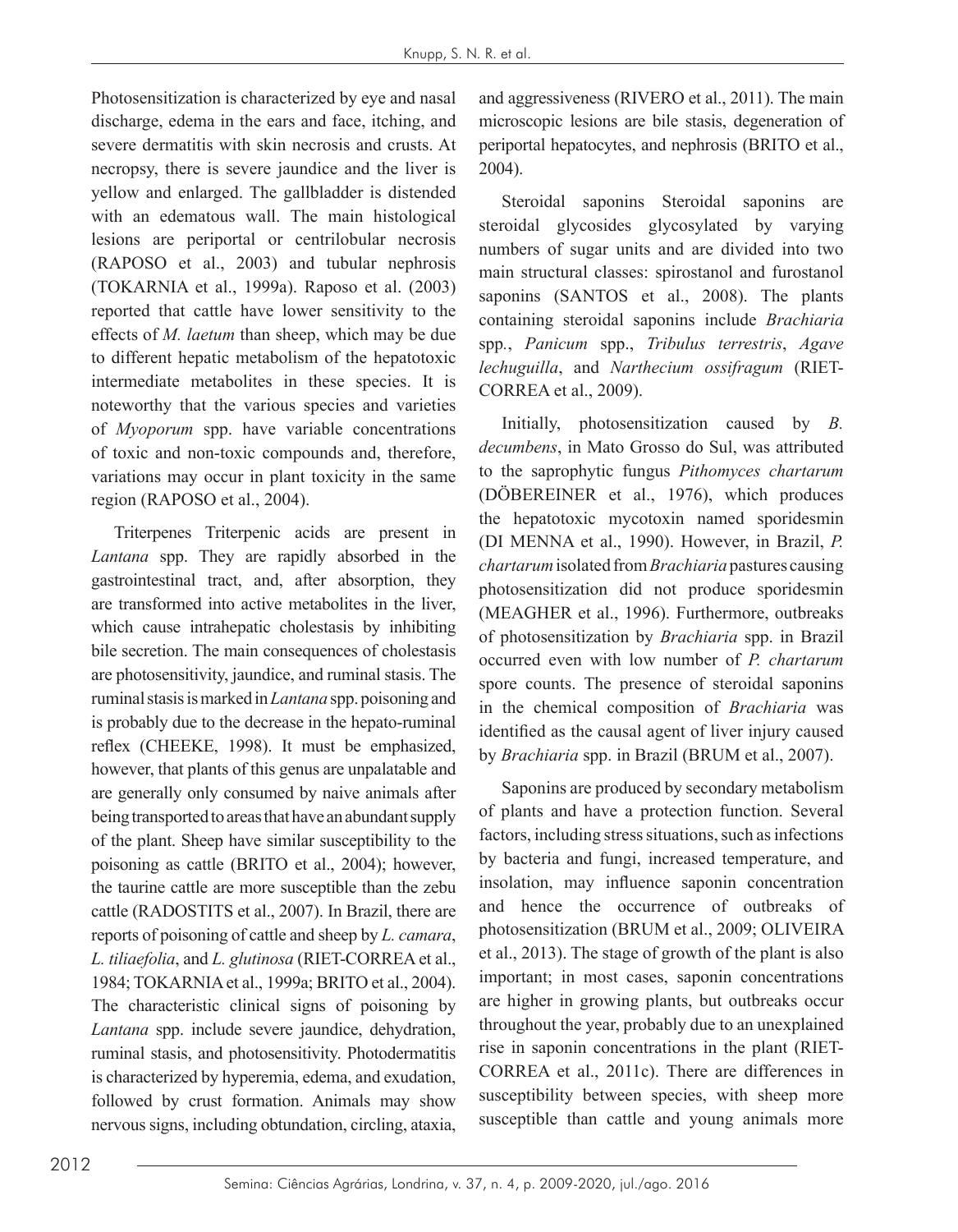susceptible than adults. In Brazil, among ruminants, poisoning by *Brachiaria* spp. have been reported in cattle, sheep, goats, and buffalo (TOKARNIA et al., 2012; OLIVEIRA et al., 2013). The saponins contained in *Brachiaria* spp. and *Panicum* spp. are dicotomin, protodioscin, and saponin B. The hydrolysis of the saponins results in diosgenin and yamogenin sapogenins that, after being metabolized in the digestive tract, produce espismilagenin and episarsasapogenin sapogenins. These sapogenins conjugate with glucuronic acid forming glucuronides, which bind with calcium ions to form insoluble salts that are deposited in the form of crystals (MEAGHER et al., 1996; RIET-CORREA et al., 2011c). The crystals cause inflammation and obstruction of the biliary system, and necrosis of periportal hepatocytes. The crystalloid material can cause photosensitivity and jaundice by physical blockage of the bile flow (TOKARNIA et al., 2012).

The skin lesions initiated with erythema, edema, and pain, are followed by skin necrosis and crust formation. Keratoconjuntivitis with eye discharge is also observed. Various degrees of jaundice, bilirubinemia, and bilirubinuria occur (TOKARNIA et al., 2012). The kidneys can be darkened and the urine may be a dark brown color. Histologically, foamy macrophages, sometimes with crystals, and crystals in the bile ducts are the main liver lesions. Degeneration or necrosis of the periportal hepatocytes, proliferation of bile duct cells, biliary stasis, cholangitis, and periportal fibrosis are also observed (RIET-CORREA et al., 2009).

## *Plants with unknown toxic compounds that cause secondary photosensitivity*

*Stryphnodendron* spp. The toxic compound of this plant that is responsible for photosensitization is unknown. Yokosuka et al. (2008) isolated triterpenes glycosides from *S. fissuratum*, suggesting that they may be responsible for the photosensitivity. However, these compounds have not been studied experimentally to demonstrate their potential toxicity.

Clinical signs reported in poisoning by *Stryphnodendron* spp. are anorexia, depression, photophobia, jaundice, abortion, dried feces, edema of the neck, and submandibular and exudative dermatitis (TOKARNIA et al., 2012). Among the species of this genus, *S. coriaceum*, *S. obovatum*, and *S. fissuratum* are reported in Brazil, and cause photosensitization and lesions of the digestive tract and liver in cattle (TOKARNIA et al., 1991, 1998). Tokarnia et al. (1998) also reported abortions in cows and Albuquerque et al. (2011) induced abortions in goats through ingestion of *S. fissuratum* pods. Ferreira et al. (2009) failed to reproduce photosensitivity by the administration of *S. fissuratum* pods in cattle, suggesting that the failure was due to lack of exposure to the sun and to the lesser degree of liver injury observed in the experimental cattle compared to the liver injury observed in the spontaneous intoxication.

*Enterolobium* spp. Mimaki et al. (2003) reported that *E. contortisiliquum* pods have six triterpene saponins bisdesmosides described as contortisiliosides A, B, C, D, E, and G. Two of these compounds (A and C) showed cytotoxic activity in vitro. However, reproduction of the clinicopathological picture of the poisoning with these compounds has not yet been performed. Among the species of this genus, only two are described as causing photosensitivity in Brazil: *E. contortisiliquum* (syn. *E. timbouva*) (TOKARNIA et al., 1999b) and *E. gummiferum* (DEUTSCH et al., 1965). Clinical signs of spontaneous poisoning from *Enterolobium* spp. are photosensitivity and abortion (TOKARNIA et al., 1999b). However, Tokarnia et al. (1999b) in an experimental reproduction with *E. contortisiliquum* in pregnant cows reported anorexia, depression, and diarrhea, but no photosensitivity or abortion. Photosensitivity was observed in the calves and adult cattle that survived to acute digestive signs induced by the administration of pods of *E. contortisiliquum* (DEUTSCH et al., 1965; LEMOS et al., 1998) and *E. gummiferum* (DEUTSCH et al., 1965).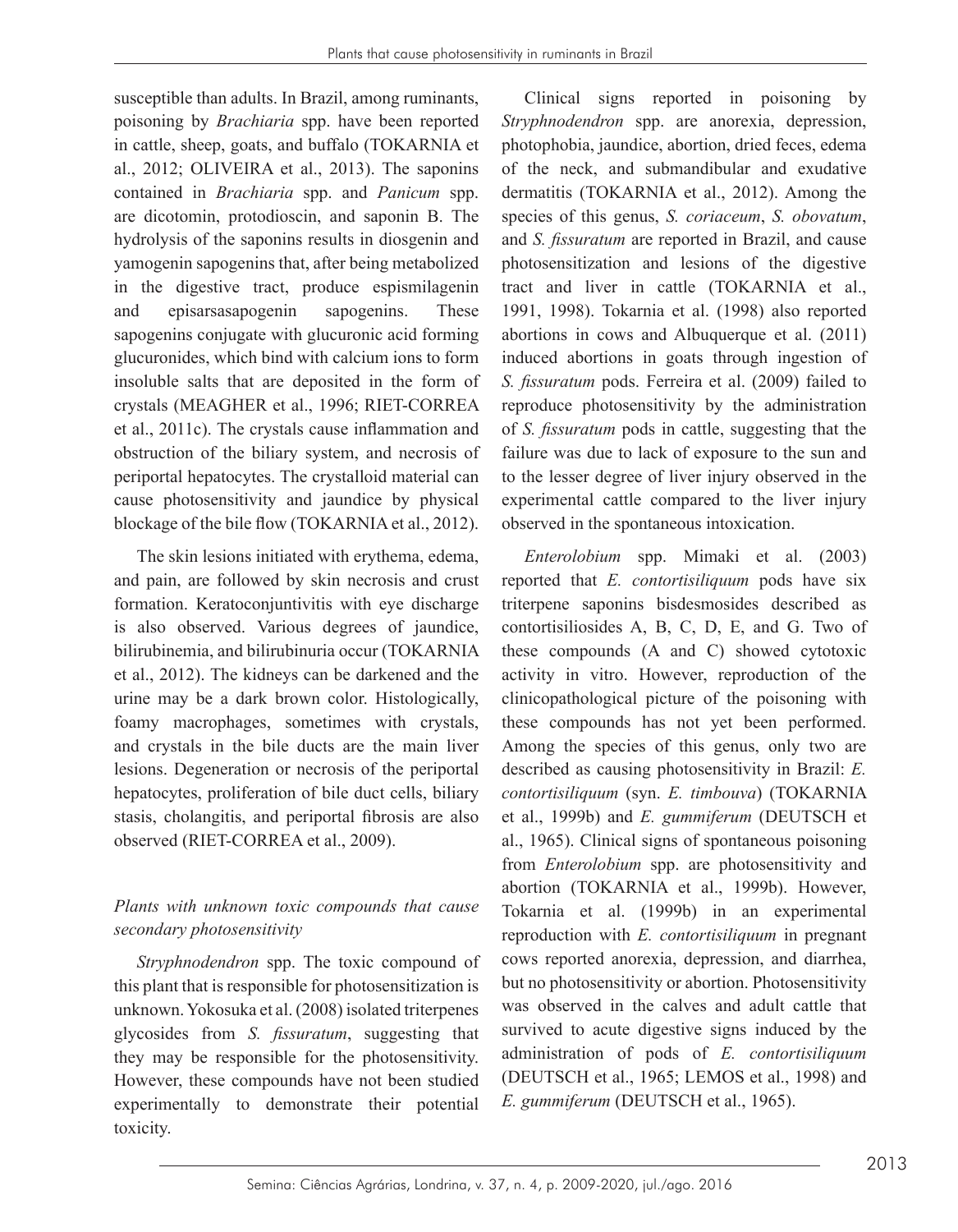#### *Diagnosis*

The occurrence of photosensitization in pastures containing plants known to cause this syndrome may suggest the diagnosis (Table 1). However, having such information does not scientifically prove the diagnosis and does not distinguish between primary and secondary photosensitization.

The clinical signs of primary and secondary photosensitivity are similar and this may complicate the interpretation and confirmation of the diagnosis by field veterinarians. In ruminants, secondary photosensitivity is more common than primary, and, in general, the secondary type is more severe

due to concomitant liver disease (RADOSTITS et al., 2007). Thus, complementary methods for accurate diagnosis are necessary (SANTOS et al., 2008). Blood biochemical tests represent a valuable support to the diagnosis of liver diseases. However, it is important to note that the liver specific enzymes differ among animal species. In adult ruminants, the most useful enzymes in liver disease identification are gamma-glutamyl transferase (GGT), alkaline phosphatase (ALP), sorbitol dehydrogenase (SDH), and aspartate aminotranferase (AST). Results and interpretation of such tests depend on the nature of the lesion and the duration and intensity of the disease (RADOSTITS et al., 2007).

**Table 1.** Plants causing photosensitization in ruminants in Brazil.

| Plant                                                                 | Family                     | Common name                                                                      | Toxic compound             | Species affected                                | References                                                                                        |
|-----------------------------------------------------------------------|----------------------------|----------------------------------------------------------------------------------|----------------------------|-------------------------------------------------|---------------------------------------------------------------------------------------------------|
| Brachiaria decumbens**<br>B. humidicola**<br>B. brizantha**           | Poaceae                    | Capim<br>braquiária                                                              | Steroidal<br>saponins      | Cattle, sheep,<br>goats, buffalo,<br>and horses | Tokarnia et al.<br>$(2012)$ ; Oliveira et<br>al. $(2013)$                                         |
| Panicum dichotomiflorum**                                             | Poaceae                    | Capim do<br>banhado                                                              | Steroidal<br>saponins      | Sheep                                           | Riet-Correa et al.<br>(2009)                                                                      |
| Lantana camara**<br>L. tiliaefolia**<br>L. glutinosa**                | Verbenaceae                | Câmara.<br>cambará.<br>chumbinho                                                 | Triterpenes                | Sheep and cattle                                | Tokarnia et al.<br>(1999a); Brito et al.<br>(2004)                                                |
| Myoporum laetum**                                                     | Myoporaceae                | Transparente,<br>cerca-viva                                                      | Furans<br>sesquiterpenes   | Sheep and cattle                                | Raposo et al. (2003,<br>2004)                                                                     |
| Senecio brasiliensis**                                                | Asteraceae<br>(Compositae) | Flor-das-almas,<br>tasneirinha,<br>Maria-mole                                    | Pyrrolizidine<br>alkaloids | Sheep, cattle and<br>horses                     | Giaretta et al. (2014)                                                                            |
| Ammi majus*                                                           | Apiaceae                   | Âmio-maior,<br>salsa-de-burro                                                    | Furocoumarins              | Cattle                                          | Méndez et al. (1991)                                                                              |
| Froelichia humboldtiana*                                              | Amaranthaceae              | Ervanco                                                                          | Unknown                    | Sheep, cattle and<br>Equidae                    | Pimentel et al.<br>(2007); Souza et al.<br>(2012); Knupp et al.<br>(2014)                         |
| Stryphnodendron coriaceum**<br>S. obovatum**<br>S. fissuratum**       | Mimosoideae                | Barbatimão,<br>barbatimão do<br>nordeste                                         | Unknown                    | Cattle and goats                                | Tokarnia et al.<br>(1991, 1998);<br>Albuquerque et al.<br>(2011)<br>Ferreira et al.<br>$(2009)$ ; |
| Enterolobium gummiferum**<br>E. contortisiliquum**<br>$E. timbouva**$ | Mimosoideae                | Tamboril do<br>campo, orelha<br>de onça, orelha<br>de macaco,<br>timbaúva, timbó | Unknown                    | Cattle and sheep                                | Deutsch et al.<br>$(1965)$ ; Tokarnia et<br>al. (1999b)                                           |
| *Primary photosensitization                                           |                            |                                                                                  |                            |                                                 |                                                                                                   |

\*\*Secondary photosensitization.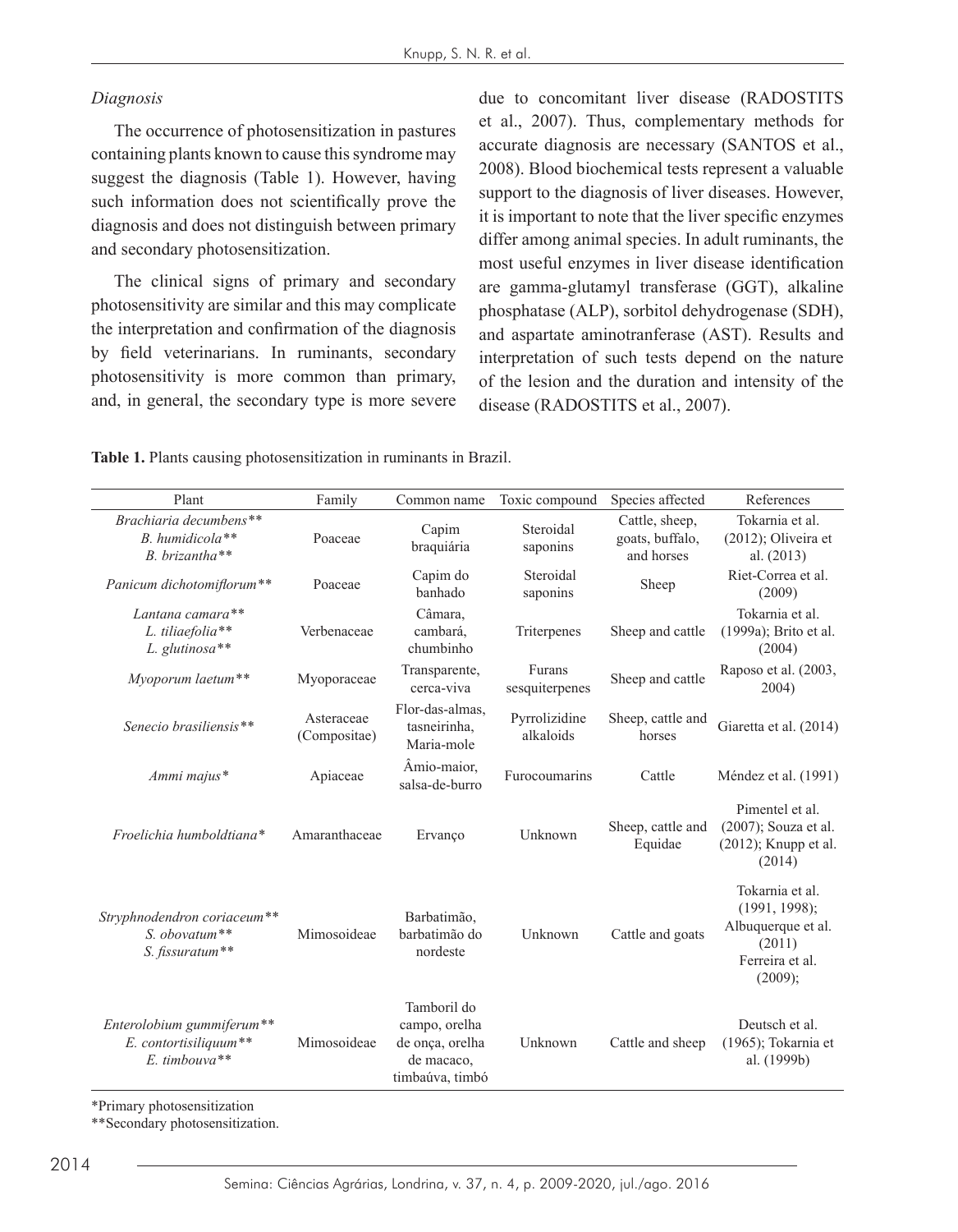GGT is present in the cell membrane and located primarily in bile ducts and canaliculi. Its activity is high in the kidney and liver, but only the GGT that originates in the liver is found in plasma. Its activity increases in cholestatic diseases (FRANCISCATO et al., 2006). ALP is distributed widely in the body so that this enzyme alone is not specific to any organ. In liver disorders, ALP serum activity is increased, but not all liver diseases cause significant increase in this enzyme. In addition, AST that is found in high concentrations in the liver is not specific to the diagnosis of liver diseases (RADOSTITS et al., 2007). SDH is the most sensitive and specific enzyme in the early stages of liver disease. In the later stages, the determination of serum bilirubin (BIL) is more appropriate. In the blood serum, BIL is presented in two ways: direct and indirect. The aggregate is the total BIL. Hepatic or biliary diseases cause an increase in the total BIL and direct BIL, and indirect BIL can be increased in cases of acute and diffuse injury of hepatocytes (KANEKO et al., 2008). None of these tests is indicated for liver evaluation of calves under six months old. In such cases, liver biopsies are necessary (RADOSTITS et al., 2007). It must be noted that in the case of primary photosensitization, there is no liver disease and biochemical values are within the normal range. In primary photosensitization, the photodynamic molecules are pre-formed in the toxic plants (RADOSTITS et al., 2007).

Few plant compounds that cause primary photosensitivity have been clearly identified, due to the complex nature of this syndrome and the difficulty of confirming the specific mechanism of action of the compounds and their bioactive metabolites in animal tissues (QUINN et al., 2014). The use of gas chromatography and liquid chromatography coupled with mass spectrometry has improved the possibilities of identifying bioactive photosensitizing compounds in plants as well as in serum, urine, and the skin of animals (WESTON; MATHESIUS, 2013). However, this reality is still far from the veterinary field in Brazil. Thus, the diagnosis of primary photosensitization should be performed based on the epidemiology, clinical signs, serum biochemical profile, and biopsy of the skin or liver, which helps to exclude lesions caused by other etiologies (KNUPP et al., 2014).

### *Treatment*

Specific antidotes against the toxic components of the photosensitizing plants are not reported in the literature. However, symptomatic treatment is recommended, including the administration of fluid and vitamin complexes (CHOUDHARY et al., 2013). In addition, the grazing animals must be removed from the paddocks invaded by the plants causing photosensitization and transferred to a place with no sunlight (PIMENTEL et al., 2007; SOUZA et al., 2012). Topical treatment with antibiotics and repellents should also be recommended to avoid secondary contamination and myiasis (RIET-CORREA et al., 2007).

# *Prevention and control of poisoning by photosensitizing plants*

Among the measures recommended to prevent photosensitization caused by plants is to avoid the introduction of animals into pastures severely invaded by these plants (SOUZA et al., 2012). We can also prevent the poisoning by knowing that the toxicity can vary between plant species or varieties, and the susceptibility varies between animal species or in different age groups. It is necessary to know some important factors that may determine the occurrence of poisoning, including palatability, social facilitation, hunger, thirst, transportation, and lack of knowledge of the plant by the animals (PESSOA et al., 2013). Palatability is an important factor in food selection by the ruminants and the production of substances that reduce the palatability is a plant defense mechanism (CHEEKE, 1998). However, this mechanism can be superimposed by social facilitation. Animals that did not consume a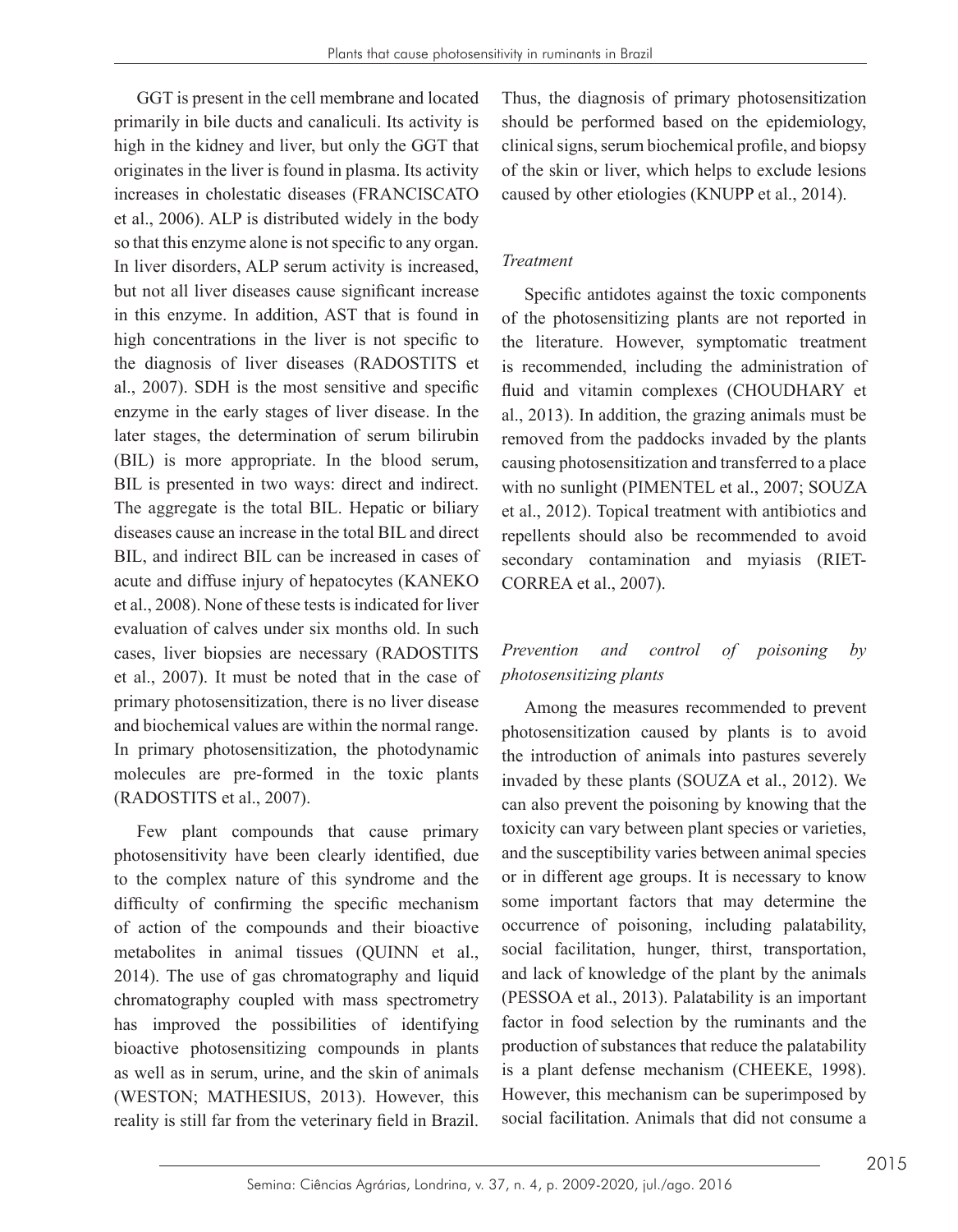certain unpalatable plant can start to eat it if they are introduced into a herd with animals that are habituated to eat the plant (RIET-CORREA et al., 2011b). Hunger and thirst also reduce animal selection capability inducing the consumption of plants that were previously not consumed. Some plants are not ingested by animals with previous experience, even under extreme hunger situations, but may be consumed by naive animals after being introduced in the pastures (ALMEIDA et al., 2013).

Other preventive measures include (1) preventing excessive grazing and, if possible, choosing animal species or ages that are resistant to certain plants; (2) after transportation, avoiding grazing in pastures contaminated by toxic plants or the introduction of hungry or thirsty animals into such pastures; (3) isolating the areas invaded by poisonous plants; (4) eliminating toxic species; (5) using controlled seeds to prevent the introduction of toxic plants into pastures; (6) avoiding contamination of hay and silage; and (7) avoiding food shortages during the dry periods by providing fodder reserves (RIET-CORREA et al., 2007; TOKARNIA et al., 2012). However, in Brazil, these measures have brought limited results, and other techniques for controlling the poisonings have been studied. In the case of *Brachiaria*, it is known that *B. decumbens* is the most toxic species; *B. brizantha* and *B. ruziziensis* are less toxic, whereas *B. humidicola* rarely causes photosensitization in ruminants (BARBOSA-FERREIRA et al., 2011). Thus, in the long term, the two most effective measures to control *Brachiaria*  poisoning are the use of species and varieties with low saponin content and grazing resistant animals (PESSOA et al., 2013). It is important to note that cattle are more resistant than are sheep to *Brachiaria* poisoning and young animals are more susceptible than are adults. There is also different susceptibility in animals of the same herd and it has been demonstrated that, at least among buffalo and sheep, there are also resilient animals (CASTRO et al., 2011; OLIVEIRA et al., 2013).

Regarding prevention of poisoning by pyrrolizidine alkaloids, sheep have low susceptibility to chronic effects, and grazing this species in areas invaded by *Senecio* spp. has been the best practice to control the plant (BANDARRA et al., 2012). Sheep can also be used to control *Crotalaria* spp. poisoning, because the ingestion of non-toxic doses induces strong resistance to the poisoning in this species (RIET-CORREA et al., 2011a). Moreover, it is possible to carry out biological control of plants by using insects or other plant pathogens. In Brazil, it was shown that *Phaedon confinis*, which has specificity for *Senecio brasiliensis*, might be used, in the future, for the control of this species (MILLÉO et al., 2010).

### **Final Considerations**

This study reports the main plants that cause photosensitivity in ruminants in Brazil, as well as their toxic principles and mechanisms of action, clinical signs, pathology, and diagnostic methods of the poisonings, and methods of control and prevention. In regard to poisoning by plants with unknown toxic compounds, knowledge of the toxic compounds, their secondary metabolism, and mechanisms of action are necessary to develop techniques for the control and prevention of photosensitivity.

### **Acknowledgments**

This study was supported by CAPES (Coordenação de Aperfeiçoamento Pessoal de Nível Superior, Brasil) through scholarship Program Doctorate Sandwich Abroad (Proc. N. 8418/2014), and funded by the National Institute of Science and Technology (INCT) for the Control of Plant Poisoning (CNPq Proc. 573534/2008-0).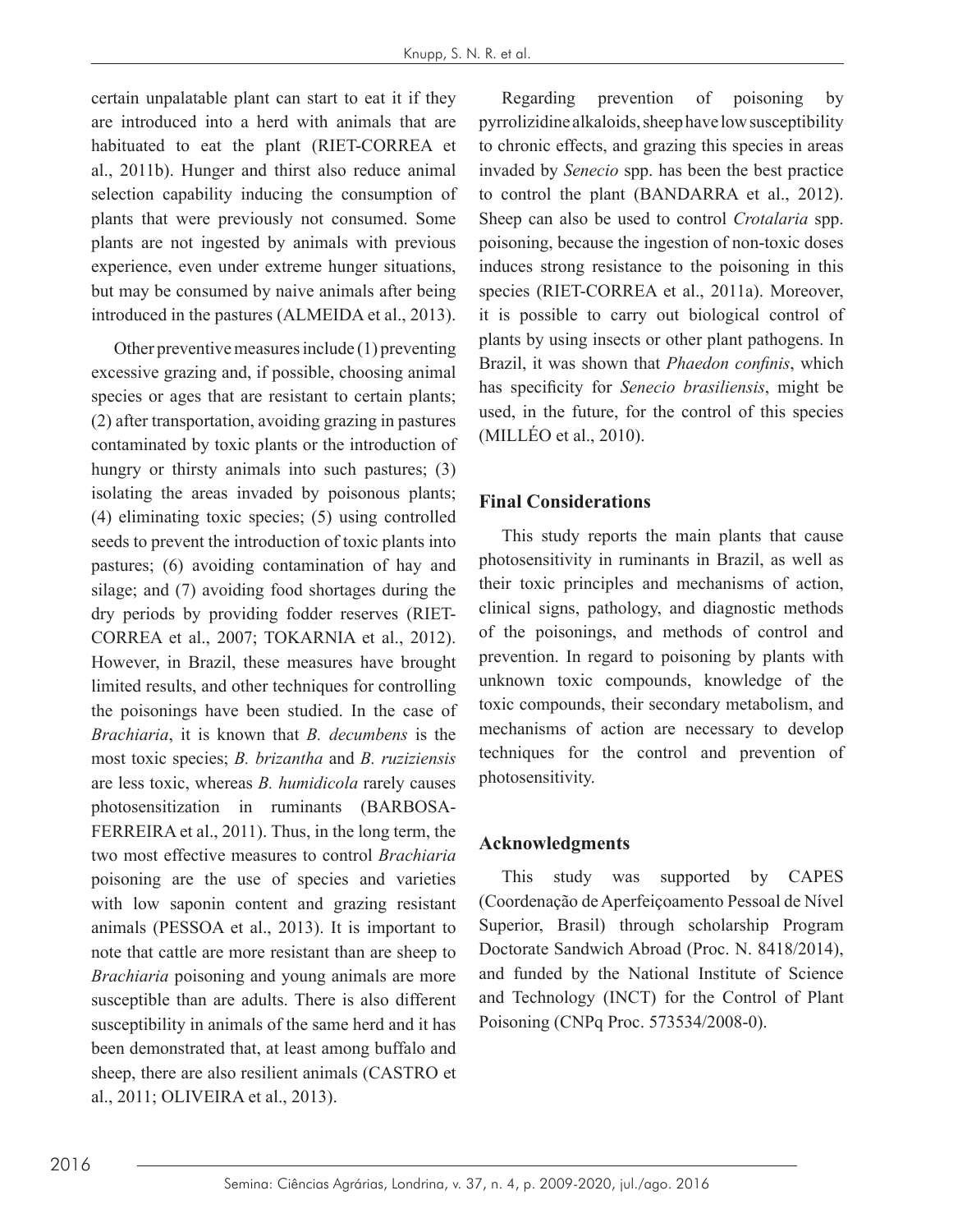### **References**

ABU-MUSTAFA, E. A.; EL-BAY, F. K. A.; FAYEZ, M. B. E. Ammirin, a new cumarin constituent from *Ammi majus* L. fruits. *Naturwissenschaften,* Wuppertal, v. 62, n. 1, p. 39-40, 1975.

ALBUQUERQUE, R. F.; EVÊNCIO-NETO, J.; FREITAS, S. H.; DÓRIA, R. G. S.; SAURINI, N. O.; COLODEL, E. M.; RIET-CORREA, F.; MENDONÇA, F. S. Abortion in goats after experimental administration of *Stryphnodendron fissuratum* (Mimosoideae). *Toxicon,* Oxford, v. 58, n. 6-7, p. 602-605, 2011.

ALMEIDA, M. B.; SCHILD, A. L.; PFISTER, J. A.; BRASIL, N. A.; PIMENTEL, M.; FORSTER, K. M.; RIET-CORREA, F. Methods of inducing conditioned food aversion to *Baccharis coridifolia* (mio-mio) in cattle. *Ciência Rural,* Santa Maria, v. 43, n. 10, p. 1866- 1871, 2013.

ANDREWS, A. H.; BLOWEY, R. W.; BOYD, H.; EDDY, R. G. *Photosensitization.* Bovine medicine diseases and husbandary of cattle. 2<sup>th</sup> ed. Oxford: Blackwell Science, 2004. 1193 p.

BANDARRA, P. M.; OLIVEIRA, L. G.; DALTO, A. G.; BOABAID, F. M.; JUFFO, G.; RIET-CORREA, F.; DRIEMEIER, D.; CRUZ, C. E. F. Sheep production as a *Senecio* spp. control tool. *Pesquisa Veterinária Brasileira,* Seropédica, v. 32, n. 10, p. 1017-1022, 2012.

BARBOSA-FERREIRA, M. B.; BRUM, K. B.; OLIVEIRA, N. M. R.; VALLE, C. B.; FERREIRA, V. B. N.; GARCEZ, V.; RIET-CORREA, F.; LEMOS R. A. A. Concentração da saponina esteroidal protodioscina em diferentes espécies e cultivares de *Brachiaria* spp. *Veterinária & Zootecnia,* Botucatu, v. 18, p. 580-583, 2011. Suplemento 3.

BARROS, C. S. L.; CASTILHOS, L. M. L.; RISSI, D. R.; KOMMERS, G. D.; RECH, R. R. Biópsia hepática no diagnóstico da intoxicação por *Senecio brasiliensis*  (Asteraceae) em bovinos. *Pesquisa Veterinária Brasileira,* Seropédica, v. 27, n. 1, p. 53-60, 2007.

BRITO, M. F.; TOKARNIA, C. H.; DÖBEREINER, J. A toxidez das diversas lantanas para bovinos e ovinos no Brasil. *Pesquisa Veterinária Brasileira,* Seropédica, v. 24, n. 3, p. 153-159, 2004.

BRUM, K. B.; HARAGUCHI, M.; GARUTTI, M. B.; NÓBREGA, F. N.; ROSA, B.; FIORAVANTI, M. C. S. Steroidal saponin concentrations in *Brachiaria decumbens* and *B. brizantha* at different developmental stages. *Ciência Rural*, Santa Maria, v. 39, n. 1, p. 279- 281, 2009.

BRUM, K. B.; HARAGUCHI, M.; LEMOS, R. A. A.; RIET-CORREA, F.; FIORAVANTI, M. C. S. Crystalassociated cholangiopathy in sheep grazing *Brachiaria decumbens* containing the saponin protodioscin. *Pesquisa Veterinária Brasileira,* Seropédica, v. 27, n. 1, p. 39-42, 2007.

CASTRO, M. B.; SANTOS JÚNIOR, H. L.; MUSTAFA, V. S.; GRACINDO, C. V.; MOSCARDINI, A. C. R.; LOUVANDINI, H.; PALUDO, G. R.; BORGES, J. R. J.; HARAGUCHI, M.; FERREIRA, M. B.; RIET-CORREA, F. *Brachiaria* spp. poisoning in sheep in Brazil: experimental and epidemiological findings, In: RIET-CORREA, F.; PFISTER, J.; SCHILD, A. L.; WIERENGA, T. (Ed.). *Poisoning by plants, mycotoxins and related toxins*. Willingford: CAB International, 2011. p. 110-117.

CHEEKE, P. R. *Natural toxicants in feeds, forages, and poisonous plants*. 2<sup>th</sup> ed. Danville: Interstate Publishers, 1998. 479 p.

CHOUDHARY, G. K.; CHOUDHARY, P. K.; PRASAD, R. Clinical management of photosensitization in a buffalo. *Intas Polivet,* Gujarat, v. 14, n. 2, p. 225, 2013.

DEUTSCH, J.; DÖBEREINER, J. V.; TOKARNIA, C. H. Fotossensibilidade hepatogênica em bovinos na intoxicação pela fava de *Enterolobium gummiferum*. In: In: CONGRESSO INTERNACIONAL DE PASTAGENS, 9., 1965, São Paulo. *Anais*... São Paulo: [s.n.], 1965. p. 1279-1282.

DÖBEREINER, J.; TOKARNIA, C. H.; MONTEIRO, M. C. C.; CRUZ, L. C. H.; PRIMO, A. T. Intoxicação de bovinos e ovinos em pastos de *Brachiaria decumbens* contaminados por *Pithomyces chartarum*. *Pesquisa Agropecuária Brasileira,* Brasília, v. 11, n. 9, p. 87-94, 1976.

EGYED, M. N.; SHLOSBERG, A.; EILAT, A.; MALKINSON, M. *Photosensitization in domestic fowl caused by Ammi majus*. In: WORLD VETERINARY CONGRESS, 20., Thessaloniki, 1976. *Proceedings*… Thessaloniki, v. 3, 1976. p. 2353-2354.

FERREIRA, E. V.; BOABAID, F. M.; ARRUDA, L. P.; LEMOS, R. A. A.; SOUZA, M. A.; NAKAZATO, L.; COLODEL, E. M. Intoxicação por *Stryphnodendron fissuratum* (Mimosoideae) em bovinos. *Pesquisa Veterinária Brasileira,* Seropédica, v. 29, n. 11, p. 951- 957, 2009.

FRANCISCATO, C.; LOPES, S. T. A.; VEIGA, A. P. M.; MARTINS, D. B.; EMANUELLI, M. P.; OLIVEIRA, L. S. S. Atividade sérica das enzimas AST, CK e GGT em cavalos Crioulos. *Pesquisa Agropecuária Brasileira*, Brasília, v. 41, n. 10, p. 1561-1565, 2006.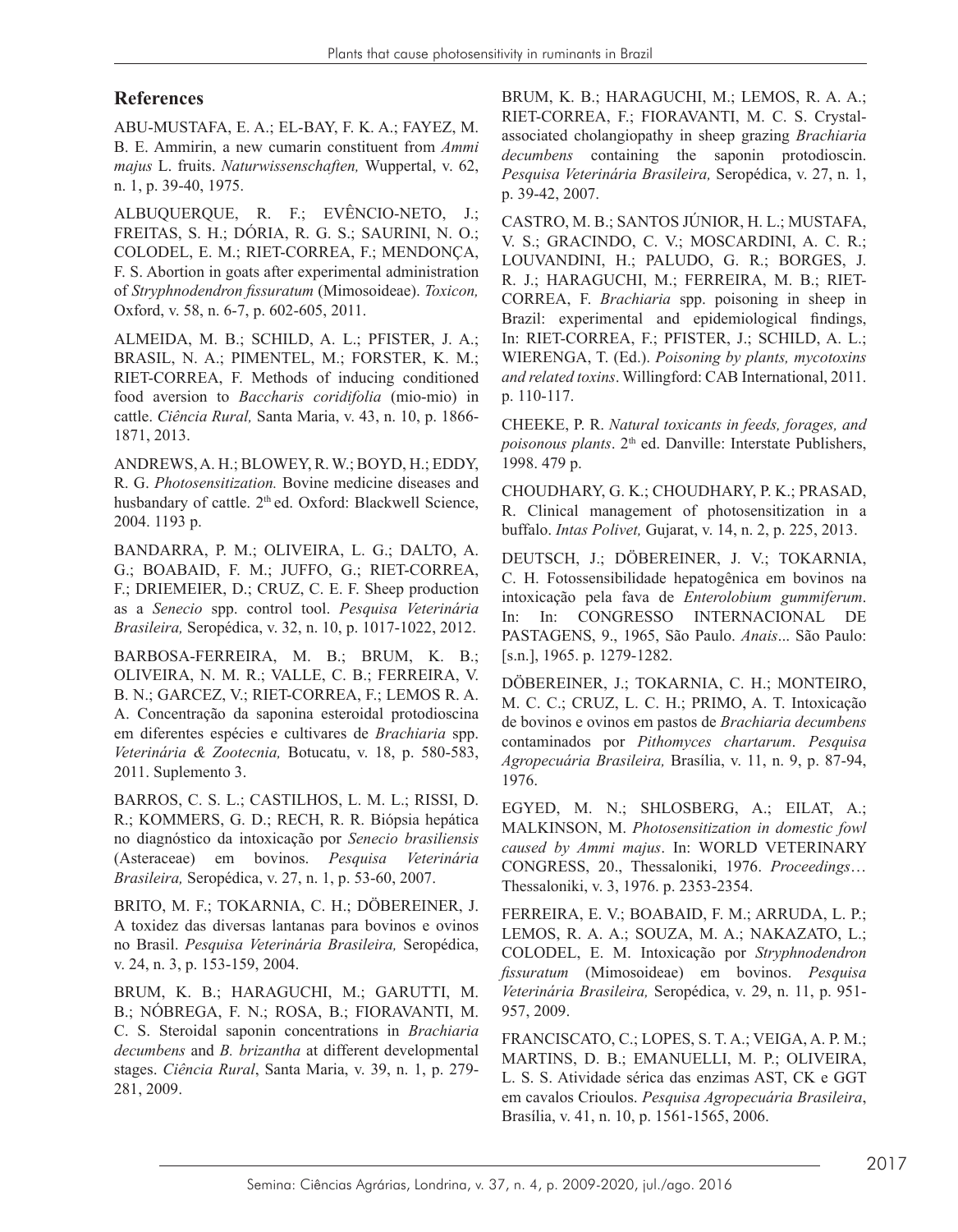GIARETTA, P. R.; PANZIERA, W.; GALIZA, G. J. A.; BRUM, J. S.; BIANCHI, R. M.; HAMMERSCHMITT, M. E.; BAZZI, T.; BARROS, C. S. L. Seneciosis in cattle associated with photosensitization. *Pesquisa Veterinária Brasileira,* Seropédica, v. 34, n. 5, p. 427-432, 2014.

HAARGIS, A. M.; GINN, P. E. *The integument*. In: MCGAVIN, M. M.; ZACHARY, J. F. (Ed.). *Pathologic*  basis of veterinary disease. 4<sup>th</sup> ed. St.Louis: Mosby, Elsevier, 2007. p. 1107-1261

KANEKO, J. J.; HARVEY, J. W.; BRUSS, M. L. *Clinical biochemistry of domestic animals*. 6<sup>th</sup> ed. Burlington: Elsevier, 2008. 916 p.

KITAMURA, N.; KOHATANI, S.; NAKAGAKI, R. Molecular aspects of furocoumarin reactions: photophysics, photochemistry, photobiology, and strural analysis. *Journal of Photochemistry and Photobiology C,* Hiroshi Irie, v. 6, n. 2-3, p. 168-185, 2005.

KNUPP, S. N. R.; BORBUREMA, C. C.; OLIVEIRA NETO, T. S.; MEDEIROS, R.; KNUPP, L. S.; RIET-CORREA, F.; LUCENA, R. B. Surtos de fotossensibilização primária em equídeos causados por *Froelichia humboldtiana*. *Pesquisa Veterinária Brasileira,* Seropédica, v. 34, n. 12, p. 1191-1195, 2014.

LEMOS, R. A.; PURISCO, L.; NAKAZATO, L.; DUTRA, I. S. Intoxicação por *Enterolobium contortisiliquum*. In: LEMOS, R. A. A. (Ed.). *Principais enfermidades de bovinos de corte do Mato Grosso do Sul*. Campo Grande: Universidade Federal do Mato Grosso do Sul, 1998. p. 307-312.

LUCENA, R. B.; RISSI, D. R.; MAIA, L. A.; DANTAS, A. F. M.; FLORES, M. A.; NOBRE, V. M. T.; RIET-CORREA, F.; BARROS, C. S. L. Intoxicação por alcaloides pirrolizidínicos em ruminantes e equinos no Brasil. *Pesquisa Veterinária Brasileira,* Seropédica, v. 30, n. 5, p. 447-452, 2010.

MALEKI, M.; YAZDANPANAH, M. J.; HAMIDI, H.; JOKAR, L. Evaluation of PUVA-induced skin side effects in patients referred to the Imam Reza Hospital of Mashhad in 2005-2007. *Indian Journal of Dermatology,*  West Bengal, v. 59, n. 2, p. 209, 2014.

MEAGHER, L. P.; MILES, C. O.; FAGLIARI, J. J. Hepatogenous photosensibilization of ruminants by *Brachiaria decumbens* and *Panicum dichotomiflorum* in the absence of sporidesmin: lithogenic saponins may be responsible. *Veterinary and Human Toxicology,* Manhattan, v. 38, n. 4, p. 271-274, 1996.

MEDEIROS, R. M. T.; BEZERRA, V. K. D.; RIET-CORREA, F. Intoxicação experimental por *Froelichia humboldtiana* em equinos**.** *Ciência Rural,* Santa Maria, v. 44, n. 10, p. 1837-1840, 2014.

MÉNDEZ, M. C.; RIET-CORREA, F.; SCHILD, A. L.; FERREIRA, J. L.; PIMENTEL, M. Fotossensibilização em bovinos causada por *Ammi majus* (Umbelliferae) no Rio Grande do Sul. *Pesquisa Veterinária Brasileira,*  Seropédica, v. 11, n. 1-2, p. 17-19, 1991.

DI MENNA, M. E.; HAWKES, A. D.; GARTHWAITE, L. L. *Sporidesmin produced by recent Pithomyces chartarum isolates.* Mycotoxic Diseases Group, Annual Report, Ruakura Agricultural Research Centre: Waikato, 1990. p. 3.

MILLÉO, J.; CORRÊA, J. H.; PENA CASTRO, J.; PEDROSA-MACEDO, J. H. Host specificity of *Phaedon confinis* (Coleoptera: Chrysomelidae) for the biocontrol of *Senecio brasiliensis* (Asteraceae). *Revista Brasileira de Entomologia*, Curitiba, v. 4, n. 2, p. 61-66, 2010.

MIMAKI, Y.; HARADA, H.; SAKUMA, C.; HARAGUCHI, M.; YUI, S.; KUDO, T.; YAMAZAKI, M.; SASHIDA, Y. Enterolosaponins A and B, novel triterpene bisdesmosides from *Enterolobium contortisiliquum*, and evaluation for their macrophageoriented cytotoxic activity. *Bioorganic & Medicinal Chemistry Letters,* Oxford, v. 13, n. 4, p. 623-627, 2003.

OLIVEIRA, C. H. S. de; BARBOSA, J. D.; OLIVEIRA, C. M. C.; BASTIANETTO, E.; MELO, M. M.; HARAGUCHI, M.; FREITAS, L. G. L.; SILVA, M. X.; LEITE R. C. Hepatic photosensitization in buffaloes intoxicated by *Brachiaria decumbens* in Minas Gerais State, Brazil. *Toxicon,* Oxford, v. 73, n. 1, p. 121-129, 2013.

PESSOA, C. R. M.; MEDEIROS, R. M. T.; RIET-CORREA, F. Importância econômica, epidemiologia e controle das intoxicações por plantas no Brasil. *Pesquisa Veterinária Brasileira,* Seropédica, v. 33, n. 6, p. 752- 758, 2013.

PIMENTEL, L. A.; RIET-CORREA, F.; GUEDES, K. M.; MACÊDO, J. T. S. A.; MEDEIROS, R. M. T.; DANTAS, A. F. M. Fotossensibilização primária em equídeos e ruminantes no semi-árido causada por *Froelichia humboldtiana* (Amaranthaceae). *Pesquisa Veterinária Brasileira,* Seropédica, v. 27, n. 1, p. 23-28, 2007.

QUINN, J. C.; KESSELL, A.; WESTON, L. A. Secondary plant products causing photosensitization in grazing herbivores: their structure, activity and regulation. *International Journal of Molecular Sciences,* Basel, v. 15, n. 1, p. 1441-1465, 2014.

RADOSTITS, O. M.; GAY, C. C.; HINCHCLIFF, K. W.; CONSTABLE, P. D. *Veterinary medicine:* a textbook of the diseases of cattle, horses, sheep, pigs, and goats.  $10<sup>th</sup>$ ed. Philadelphia: W. B. Saunders, 2007. 2065 p.